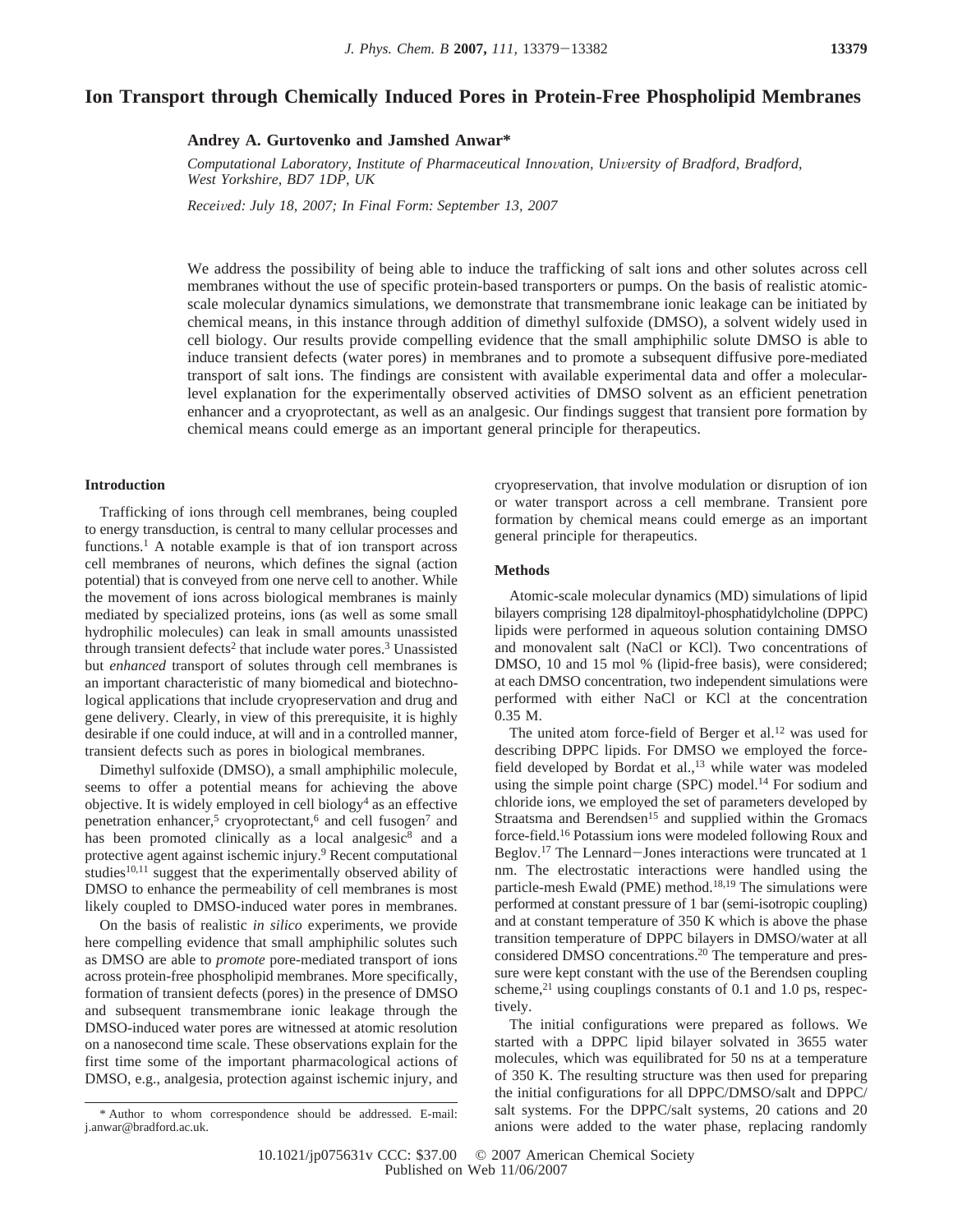

**Figure 1.** Estimated free energy profile ∆*G*(z) (potential of mean force) of ions as a function of the distance from the membrane center  $(z = 0)$ for membrane systems containing NaCl (top) and KCl (bottom). Solid lines correspond to systems with 10 mol % DMSO and dashed lines are for DMSO-free systems.

chosen water molecules. For the DPPC/DMSO/salt systems, all water molecules were removed from the box leaving the DPPC bilayer and the size of the box in the *z*-direction (the bilayer normal) was increased. This bilayer system was then solvated, first with DMSO and then with water, the total number of solvent molecules (DMSO and water) being set to 3655. Finally, randomly chosen water molecules were replaced by 20 cations and 20 anions.

The time step was 2 fs. Four bilayer systems with DMSO and salt (two concentrations of DMSO and two types of monovalent salt) were simulated for 100 ns each. As a reference, we also carried out two additional, 60-ns long simulations of DPPC membranes under influence of monovalent salt (NaCl or KCl) without DMSO. For the sake of comparison, two MD simulations of salt-free DPPC bilayers with 10 and 15 mol % of DMSO were taken from ref 11. The combined simulated time of all MD simulations amounted to 520 ns. All simulations were performed using the GROMACS suite.16

### **Results and Discussion**

Because of the hydrophobic nature of its central core, a phospholipid bilayer under normal conditions is practically impermeable to ions. This reflects the prohibitively high freeenergy barrier of the normal membrane to translocation of ions. An indication of the relative magnitude of this barrier to the various ions is illustrated for the DMSO-free and the DMSOcontaining systems in Figure 1. The figure presents the potential of mean force (PMF), ∆G(*z*), which is the variation in free energy as a function of position along the membrane normal (the chosen reaction coordinate). The PMFs were estimated from the ion densities using  $\Delta G(z) = k_B T \ln(\rho_{eq}/\rho(z))$ , where  $\rho_{eq}$  is the average density of ions in bulk water and  $\rho(z)$  is the average density of ions as a function of their position along the

**TABLE 1: Summary of DMSO-Induced Pore Formation and Pore-Mediated Ion Leakage**

| system                      | $C_{\text{DMSO}}$<br>[mol %] <sup>a</sup> | salt        | $T_{\rm{pore}}$<br>$[ns]$ <sup>b</sup> | cations<br>leaked | anions<br>leaked |
|-----------------------------|-------------------------------------------|-------------|----------------------------------------|-------------------|------------------|
|                             | 10.0                                      | NaCl        | >100                                   |                   |                  |
| $\mathcal{D}_{\mathcal{L}}$ | 10.0                                      | <b>KCI</b>  | 50                                     | 21                | 13               |
| 3                           | 15.0                                      | <b>NaCl</b> |                                        | 34                | 48               |
| 4                           | 15.0                                      | <b>KCI</b>  |                                        | 34                | 0                |

*<sup>a</sup>* Molar concentration of DMSO (lipid-free basis). *<sup>b</sup>* Time lapsed prior to pore formation. For salt-free bilayer systems containing 10.0 and 15.0 mol % DMSO,  $T_{\text{pore}} = 20$  ns and  $T_{\text{pore}} = 4$  ns, respectively.<sup>11</sup>

membrane normal  $(z = 0$  corresponds to the membrane center). The PMFs are being used here only in a comparative way, as we are aware that the density distributions for the ions, which form the basis for the estimates, are far from being converged considering the so few ion leakage events. To accurately quantify the barriers, one would need to employ a more rigorous approach such as umbrella sampling.23

Addition of DMSO, at both concentrations 10 and 15 mol %, leads to considerable expansion and thinning of the DPPC membrane<sup>11,22,24</sup> coupled to formation of hydrophilic pores as observed previously<sup>11</sup> on the time scale of  $\sim$ 20 ns for 10 mol % DMSO and ∼5 ns for 15 mol % DMSO concentration. Inclusion of salt ions into the systems reveals competition between the DMSO, which partitions into the lipid/water interface and acts as a spacer between the lipid headgroups to induce membrane expansion and water pores, $10,11,22$  and the ions that appear to promote formation of tight complexes of the lipids, effectively stitching the membrane.<sup>25-27</sup> At 10 mol % DMSO, both competing factors appear to be subtly balanced; the Na ions (because of their relatively stronger binding with the phosphatidylcholine headgroups of the lipids) are able to overcome the effect of DMSO and prevent pore formation, while the moderately binding K ions are only able to retard pore formation. At 15 mol % DMSO, the effect of DMSO predominates and we observe pore formation for both salt ions. For easy comparison, the time taken for pore formation and number of leakage events (where applicable) for each of the systems studied are tabulated in Table 1.

At the low (10 mol %) DMSO concentration, the Na ions are able to prohibit pore formation (and consequently ion leakage) over the entire course of the simulation (100 ns). This is reflected by the permeation barriers for Na and Cl ions presented in Figure 1 (top). The presence of 10 mol % DMSO in a DPPC membrane with NaCl salt notably reduces the width of the barrier for permeation of Na ions (due to the DMSOinduced membrane thinning), but the height of the barrier is still too high to allow ion leakage to occur. In comparison, K ions (whose interaction with lipids is considerably weaker $27$ ) while unable to prevent pore formation do slow down the process, with pore formation now requiring up to 50 ns (versus 20 ns for a salt-free DPPC system with 10 mol % DMSO). It has to be emphasized that all the pore formation times mentioned above should be considered as suggestive rather than quantitative because of the small number of (although individually rather long) independent simulation runs. More reliable values for the characteristic times for pore formation would require a larger set of multiple MD runs each starting from a slightly different initial condition.

The formation of the transient water pores dramatically reduces the free energy barriers to permeation of ions through the membrane (Figure 1), so that ions are now able to leak across the membrane, avoiding highly unfavorable contacts with hydrocarbon chains in the membrane interior. For the bilayer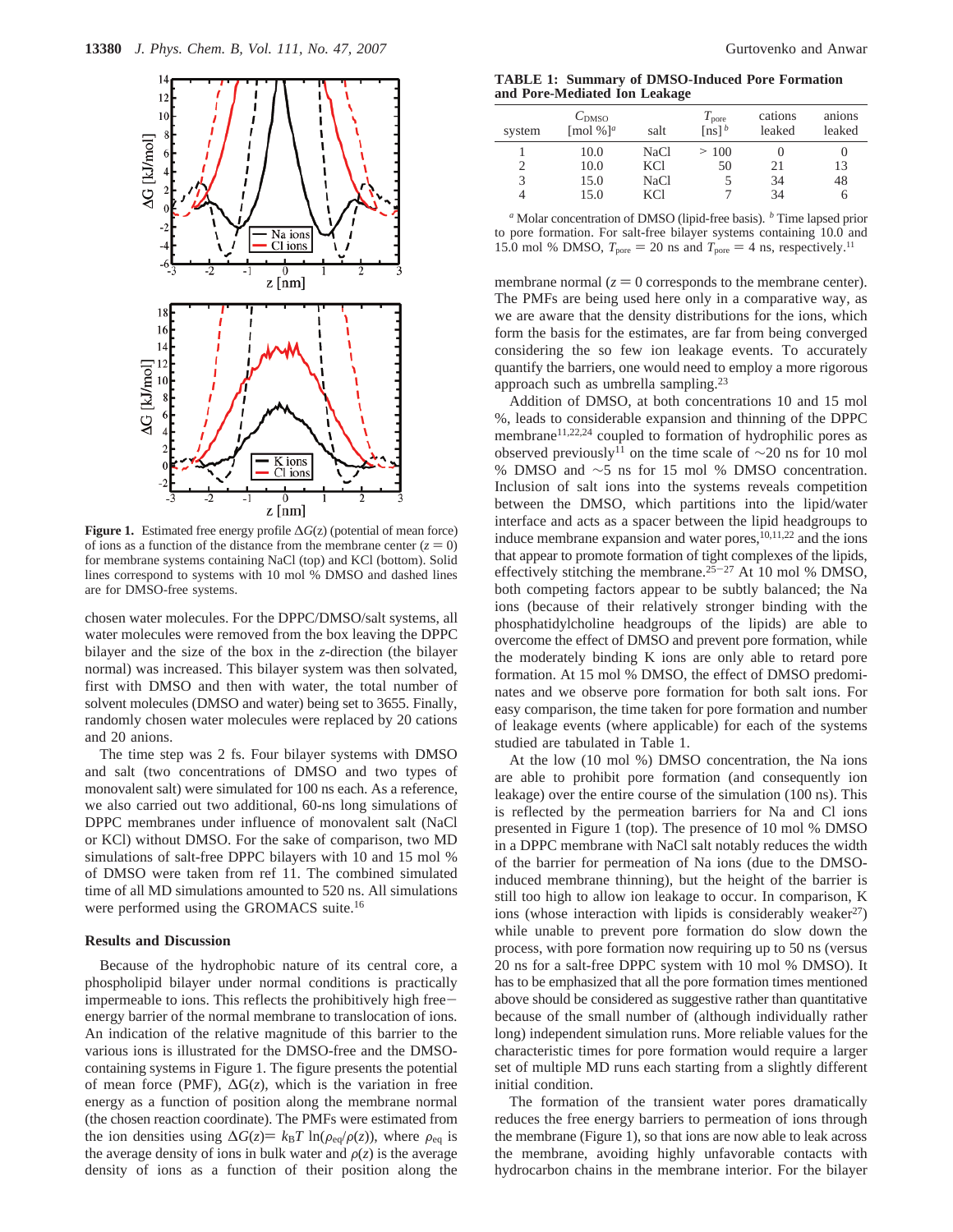

**Figure 2.** Estimated free energy profile ∆*G*(z) of ions as a function of the distance from the membrane center for systems containing NaCl (top) and KCl (bottom). Solid lines correspond to systems with 15 mol % DMSO and dashed lines are for DMSO-free systems.

system with 10 mol % DMSO containing KCl, where pore formation was observed, we noted 21 and 13 leakage events for K and Cl ions, respectively. The numbers of events seem commensurate with the free energy barriers for the K and Cl ions as given in Figure 1.

For the 15 mol % DMSO systems, we observe pore formation and associated ion leakage for both salts, NaCl and KCl. The free energy profiles for the various ions across these membranes are presented in Figure 2. The profiles for K and Cl ions indicate that the barrier for chloride leakage across the membrane is somewhat higher compared to what was seen for the system with 10 mol % DMSO, while the barrier for permeation of potassium ions is almost the same in both cases (cf. Figures 1 (bottom) and 2 (bottom)). Overall, for such a system containing NaCl, we witnessed 34 leakage events for Na ions and 48 leakage events for Cl ions over a period of ∼90 ns. Remarkably, the total number of Na ions leaked is found to be smaller than that of Cl ions despite the lower barrier for permeation of Na ions as seen in Figure 2. This we believe is because of the strong interaction of sodium ions with lipid headgroups,<sup>25,26</sup> which considerably slows down the Na ion permeation<sup>27,28</sup> (this interaction of Na ions with the membrane's carbonyl region gives rise to the deep minima observed in ∆*G*(*z*) for the DMSOfree bilayer in Figure 2 (top)).

The general picture observed for the bilayer system with KCl and 15 mol % of DMSO is in many ways similar; the only difference is that potassium ions, being larger than sodium ions, interact only weakly with the lipid headgroups, $27$  and the transport kinetics of the two ions, K and Cl, now more closely conform to the dictates of the respective free energy profiles (Figure 2). In all, we witnessed 34 leakage events for potassium ions and just 6 such events for chloride ions. Clearly, there seems to be a large difference in the barrier heights for chloride permeation (Figure 2) depending on whether the salt is NaCl



**Figure 3.** Permeation of a potassium ion (shown in yellow) through a transient water pore induced by the addition of 10 mol % of DMSO to a DPPC bilayer system. Water is shown in red and white; lipids, DMSO, and K and Cl ions are not shown.

or KCl, which naturally translates into the difference in numbers of permeation events for Cl ions, 48 vs 6. This probably results from a greater competition between the Cl and K ions for the water pore, relative to that between Cl and Na ions. With the NaCl salt, the stronger interaction of Na ions with the lipid headgroups is expected to limit the Na crossing events in favor of Cl crossings. Additionally, we note that the water pore size for the KCl-containing system was somewhat smaller than that for the NaCl system, which could be serving to increase the barrier to Cl ions.

From Table 1 we note that chloride leakage is considerably more pronounced at the lower DMSO concentration. The time for which the pore stays open for 10 mol % DMSO system is almost half of that of the 15 mol % DMSO system (because of the mentioned delay in pore formation) and yet the former system yields 13 Cl ion leakage events compared with only 6 events at the higher DMSO concentration. This disparity most likely results from DMSO molecules competing with Cl ions for permeation through the pore, with such competition being much greater in systems containing higher concentrations of DMSO molecules.

A series of simulation snapshots visualizing a typical leakage event of a potassium ion via a water pore for the 10 mol % DMSO system are shown in Figure 3. The permeation of ions across the membrane is a stochastic process driven mainly by thermal forces. In a certain sense the situation here differs from what has been observed for pore-mediated ionic leakage under influence of the transmembrane charge imbalance where electrostatic forces played a crucial role.27,28 Because of its stochastic nature, each transmembrane ionic leakage was found to be accompanied by several unsuccessful (partly successful) permeation events. The characteristic time of ion leakage turns out to be highly sensitive to the type of ion; sodium ions cross the membrane considerably slower as compared to potassium and chloride ions. This is again because of the strong interaction of the Na ions with the carbonyl region of a DPPC membrane as well as with the lipid headgroups that form the "walls'' of hydrophilic pores.<sup>25-28</sup> As a result, a transmembrane ion permeation event which takes around 1 ns for K and Cl ions (Figure 3) can require an order of magnitude longer time in the